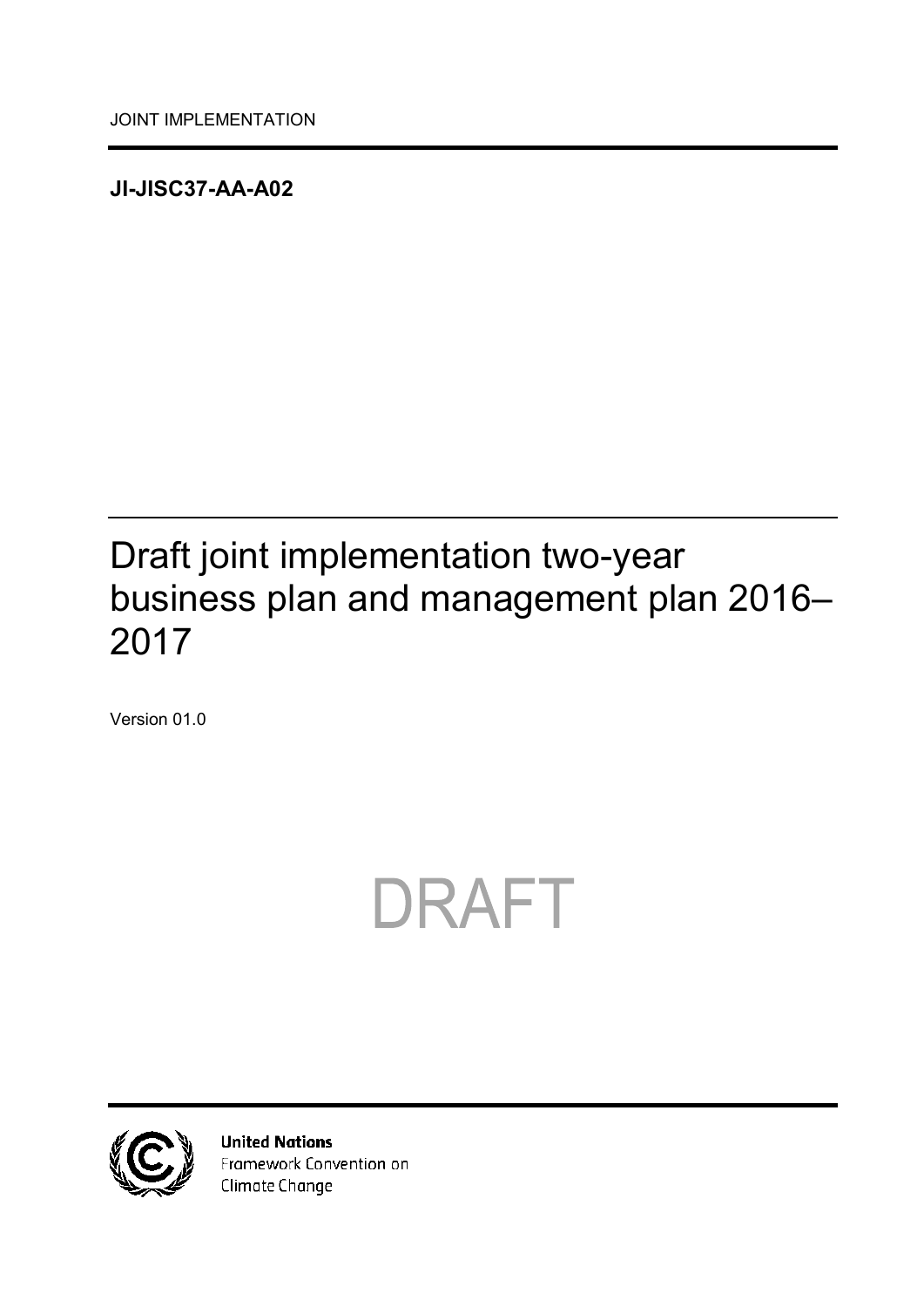#### **TABLE OF CONTENTS Page**

| $\mathbf{1}$ . |                  |                                                                     |                |
|----------------|------------------|---------------------------------------------------------------------|----------------|
| 2.             |                  |                                                                     |                |
|                | 21               |                                                                     | 5              |
|                | 22               |                                                                     | 5              |
| 3.             |                  |                                                                     | 6              |
|                | 3.1.             | Objective 1: Effective contribution to the future development of JI | 6              |
|                | 3.2.             |                                                                     | $\overline{7}$ |
|                | 3.3.             |                                                                     | $\overline{7}$ |
|                | <b>APPENDIX.</b> |                                                                     | 8              |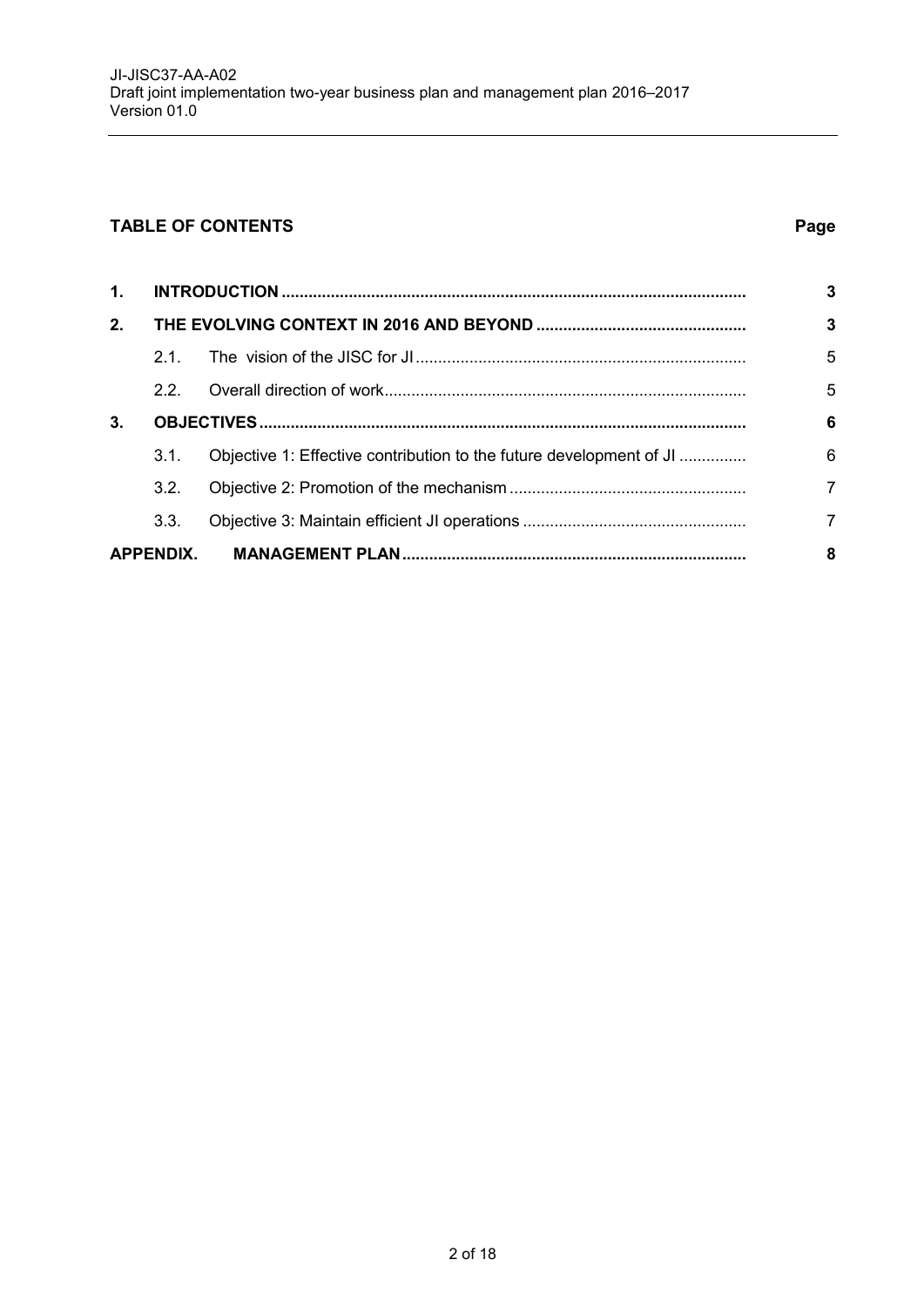#### <span id="page-2-0"></span>**1. Introduction**

- 1. The Joint Implementation Supervisory Committee (JISC) was assigned by the Conference of the Parties serving as the meeting of the Parties to the Kyoto Protocol (CMP) to supervise the joint implementation (JI) mechanism, in particular the Track 2 process. This current document comprises the following parts:
	- (a) A business plan, as contained in the main body of the document, which sets out the strategic direction for the JI mechanism during 2016 and 2017;
	- (b) A management plan (MAP), as contained in the appendix to this document, which sets out the work, capacity needs and estimated resource requirements necessary to implement the business plan during the same period.
- 2. In a period characterized by challenge and uncertainty regarding the future of JI, these business and management plans seek to adapt to the changing environment of JI by focusing on activities that would result in strategic investment in the future of the mechanism while also ensuring that appropriate operational capacity is maintained.
- 3. The JISC expects JI to remain an effective tool used by Parties in their collaborative work to mitigate their greenhouse gas emissions. In this context, the JISC will continue to identify improvements and new ideas that will make JI better suited to address future challenges as a mechanism with a clearly defined and accessible set of features and systems providing for an accurate monitoring of mitigation actions and environmental integrity by the countries.
- 4. The remainder of this document sets out the JI business plan 2016–2017. The 2016– 2017 MAP is attached as an appendix to this document.

#### <span id="page-2-1"></span>**2. The evolving context in 2016 and beyond**

- 5. JI has continued to evolve and improve over the years, delivering emission reduction offsets on a scale that has exceeded initial expectations. In this endeavour, all actors involved in JI have made tremendous efforts to operationalize the mechanism, and to continue to improve the process as well as simplify and expand its scope.
- 6. The work of the JISC as supervisor of the Track 2 process has had an important influence on the establishment of national procedures adopted by Parties involved in JI under Track 1.
- 7. As at 31 August 2015, almost 600 projects in 17 countries from both Track 1 and Track 2 are included in the pipeline of JI projects, with 51 projects having been determined by the JISC to meet the relevant requirements under the Track 2 process and 548 Track 1 projects published by host Parties. Host Parties have already issued 871 million emission reduction units (ERUs) generated by just under 500 of these projects since 2008.
- 8. As JI moves further into the second commitment period of the Kyoto Protocol it will continue to operate in a carbon market characterized by increasing challenges and fragmentation: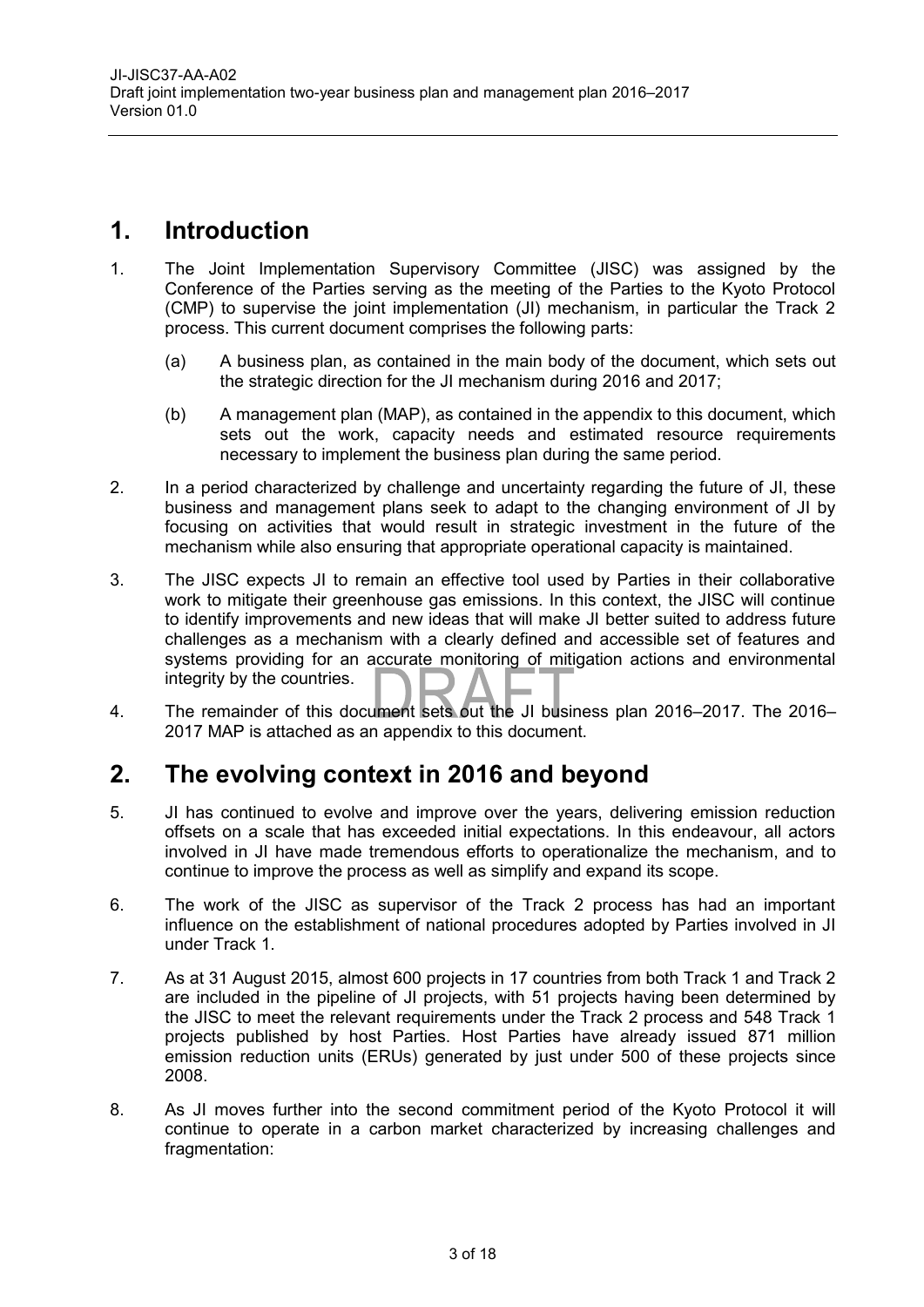- (a) The slow progress in the ratification of the second commitment period and the current inability to issue ERUs for this period presents a significant threat to the continued operation of the mechanism;
- (b) The demand for ERUs continues to rapidly decline and a key issue for the future of JI is to what extent market-based mechanisms will be utilized in support of the Paris agreement, and under what conditions such mechanisms may be used in the post-2020 period;
- (c) The uncertainty that has characterized international carbon markets for the past several years has had a significant negative effect on JI, with loss of capacity, knowledge and new project activities as a result.
- 9. A weak demand for ERUs has led to a rapid drop in the prices of these units, which erodes the incentive to develop new projects. The demand for ERUs in international carbon markets up to 2020 is also highly uncertain. Although ERUs can be used to meet commitments within the Kyoto Protocol, the current over supply makes their future use in international carbon markets very unpredictable. Any use of JI outside the Kyoto Protocol would require that Parties first agree on the use of market mechanisms, including JI, as part of the 2015 Paris agreement. JI is therefore likely to face a continued decline if restricted to use only within the Kyoto Protocol.
- 10. Under current market conditions the JISC expects minimal project-related submissions under Track 2 in the two-year period covered by this business plan. Similarly, the level of submissions from host Parties of Track 1 projects for publication is also expected to be minimal. As a result, income for supporting JI-related activities is expected to be close to zero.
- 11. Notwithstanding the seriousness of the situation, as previously described, the JISC considers that the knowledge and experience gained through building and operating JI is still extremely valuable. The revised JI guidelines, if adopted, have a significant potential to act as a blueprint for a new improved JI to function as part of the market-based approaches required beyond 2020. The JISC also considers that the new JI, as described in the draft revised JI guidelines, has the potential to provide for the crediting of activities in sectors or economies that may be subject to quantitative emission limits (environments with "capped" emissions) in the intended nationally determined contributions (INDCs) communicated by Parties. However, to secure a long-term future for JI will require it to be appropriately integrated into the measurement, reporting and verification (MRV) and accounting systems developed as part of the Paris agreement.
- 12. Given the current circumstances, the JISC expects two key messages to form the basis of its future activities, namely:
	- (a) Parties need to provide clarity about whether, and under what conditions, JI would continue to be used, both inside and outside the Kyoto Protocol. Failure to do so will effectively lead to the shutdown of JI activities in the next few years in spite of the request by the CMP (decision 5/CMP.10, para. 9) to ensure that there is sufficient infrastructure and capacity up to the end of the additional period for fulfilling commitments under the second commitment period of the Kyoto Protocol;
	- (b) In anticipation of a positive outcome from COP 21/CMP 11, the JISC will focus its work on preparing for implementation of the revised JI guidelines, in anticipation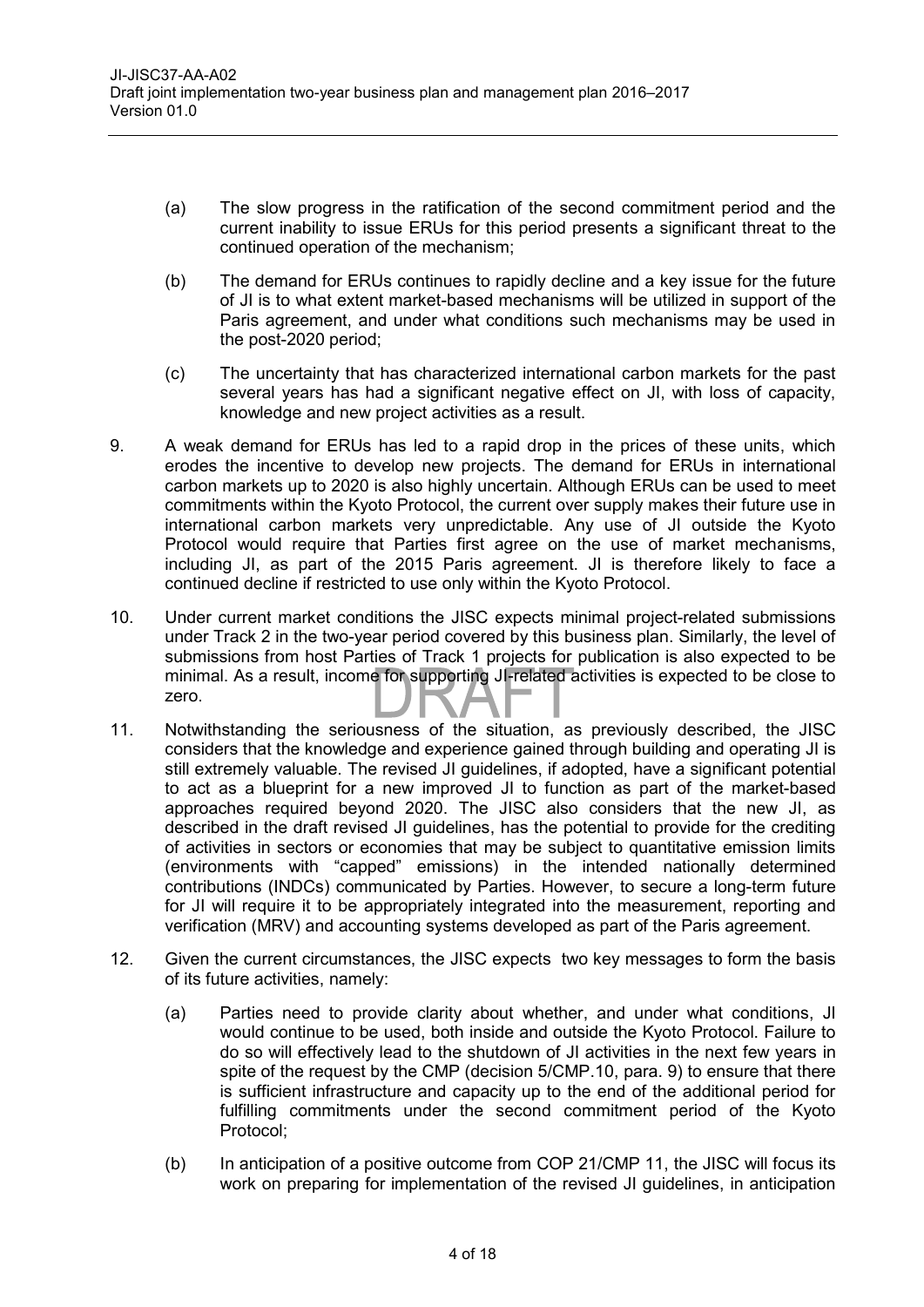that these will be adopted. This will enable rapid implementation of new mitigation activities, and will help retain and develop the institutional knowledge in JI, which otherwise is in danger of being irrevocably lost.

#### <span id="page-4-0"></span>**2.1. The vision of the JISC for JI**

- 13. The overarching vision for the work of the JISC, in the period 2016–2017, is to continue to "*maintain JI as a viable and effective tool of international collaboration for developed country Parties, and the private sector, in mitigating emissions of greenhouse gases".* The JISC considers that its role, within the guidance set by the CMP, is to continue to provide a robust foundation on which to further build JI as a means of mitigating greenhouse gas emissions in the future, with due consideration of the evolving context of the carbon market. The JISC considers that its current vision is still appropriate for the two-year period addressed by this business plan and associated management plan.
- 14. With respect to objectives, and noting that the vision remains unchanged, the JISC will also continue to be guided by its current objectives. The JISC therefore intends to continue to focus on activities that would result in strategic investment in the future of JI, including emphasizing the lessons learned in operating the mechanism and how these could be used to inform initiatives at the national level. Such a focus is also intended to ensure that such lessons are appropriately used to inform the further development of the mechanism and guide its future use. In this context, the JISC has indicated its willingness to assist any new governing body, created under the revised JI guidelines, in its preparation and application of regulations to facilitate a rapid and seamless transition in ensuring compliance with the revised guidelines.
- 15. The JISC will continue to focus its efforts on promoting the strengths of the JI mechanism, highlighting its potential to evolve to meet the evolving needs of Parties. The JISC also intends to focus any activities related to system improvement on those having the potential to achieve significant medium or long-term cost savings as compared to the operational infrastructure currently required to maintain the mechanism.

#### <span id="page-4-1"></span>**2.2. Overall direction of work**

- 16. The JISC has proactively sought, through its previous work and in its recommendations to the CMP, to ensure that the mechanism improves and remains relevant both as a mitigation tool and as an important policy instrument that is available for Parties as they address climate change.
- 17. At CMP 10, Parties expressed appreciation for the work of the JISC and reiterated their concern regarding the difficult market situation currently faced by participants in JI. (decision 5/CMP.10 para. 8).
- 18. At the same session, the Parties also stressed the need to ensure sufficient infrastructure and capacity for the mechanisms used by Parties until at least the end of the additional period for fulfilling commitments under the second commitment period of the Kyoto Protocol, and requested the JISC to make the necessary adjustments to ensure the efficient, cost-effective and transparent functioning of JI (decision 5/CMP.10, para. 9).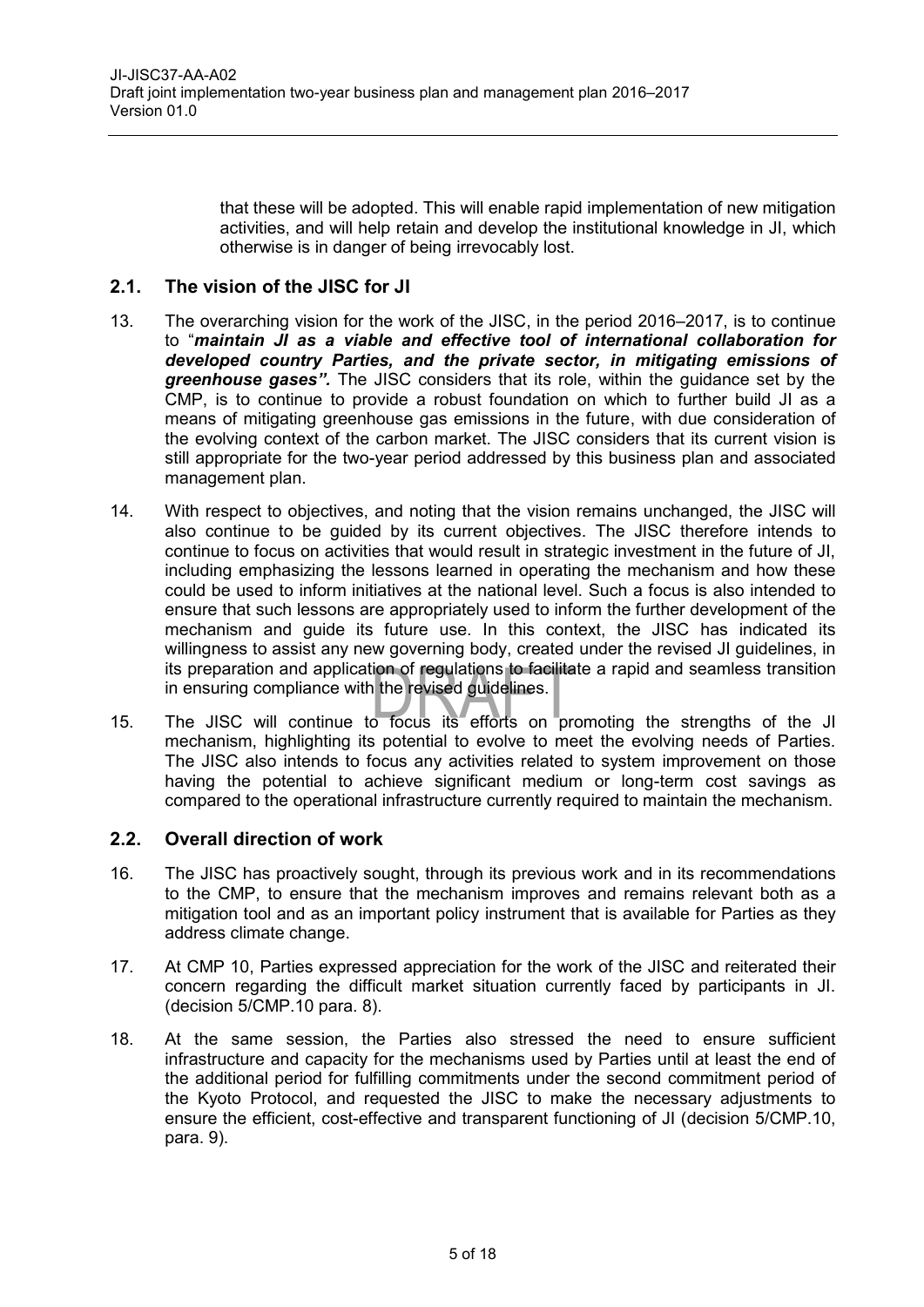- 19. The JISC will therefore continue to prudently manage resources while pursuing continued innovation, including the provision of strategic information to policymakers, so as to allow them to benefit from the lessons learned in JI, and to identify opportunities for its increased use.
- 20. The JISC, during the period covered by this business plan, and beyond, will continue to provide efficient and cost effective project-related support and accreditation services necessary for operating JI as expected by the CMP. This work includes regular monitoring and review of the performance of the mechanism and monitoring and review of resources to ensure the timely and appropriate response to the evolving environment and associated future trends in income.

#### <span id="page-5-0"></span>**3. Objectives**

- 21. In the pursuit of its vision (see paragraph 13), the JISC has recognized the importance of continuing to achieve the following three objectives:
	- (a) **Objective 1: Effective contribution to the future development of JI.** The JISC shall contribute to the consideration by Parties and other stakeholders of how JI can be further developed to meet the evolving needs of Parties;
	- (b) **Objective 2: Promotion of the mechanism**. The JISC shall adjust its communication and outreach to enhance understanding among stakeholders and policymakers of the benefits and contributions of JI to supporting climate change mitigation;
	- (c) **Objective 3: Maintain efficient operations of JI**. The JISC shall secure the resources required to ensure the continued operation of the mechanism, including the processing of submissions relating to projects and accreditation, and strengthen its policy guidance to ensure its clarity and improve its usability in both the short and long term.

#### <span id="page-5-1"></span>**3.1. Objective 1: Effective contribution to the future development of JI**

- 22. An important component of the work of the JISC has been the focus on support to the process of reviewing and revising the JI guidelines. At CMP 10, Parties took note of the on-going work and requested the JISC to submit elaborated recommendations regarding the review of the JI guidelines for consideration by the Subsidiary Body for Implementation at its forty-second session.
- 23. In addition, the JISC could begin envisaging the work necessary to support implementation of the revised JI guidelines. In this context, the JISC would further elaborate and clarify the transitional measures between the existing and revised JI guidelines that are not included as part of the work required as referred to in the previous paragraph.
- 24. Considering its experience gained in the operation of the JI mechanism and from interactions with stakeholders, the JISC will continue to monitor the intergovernmental negotiation process and create and use opportunities to provide further information and recommendations as appropriate.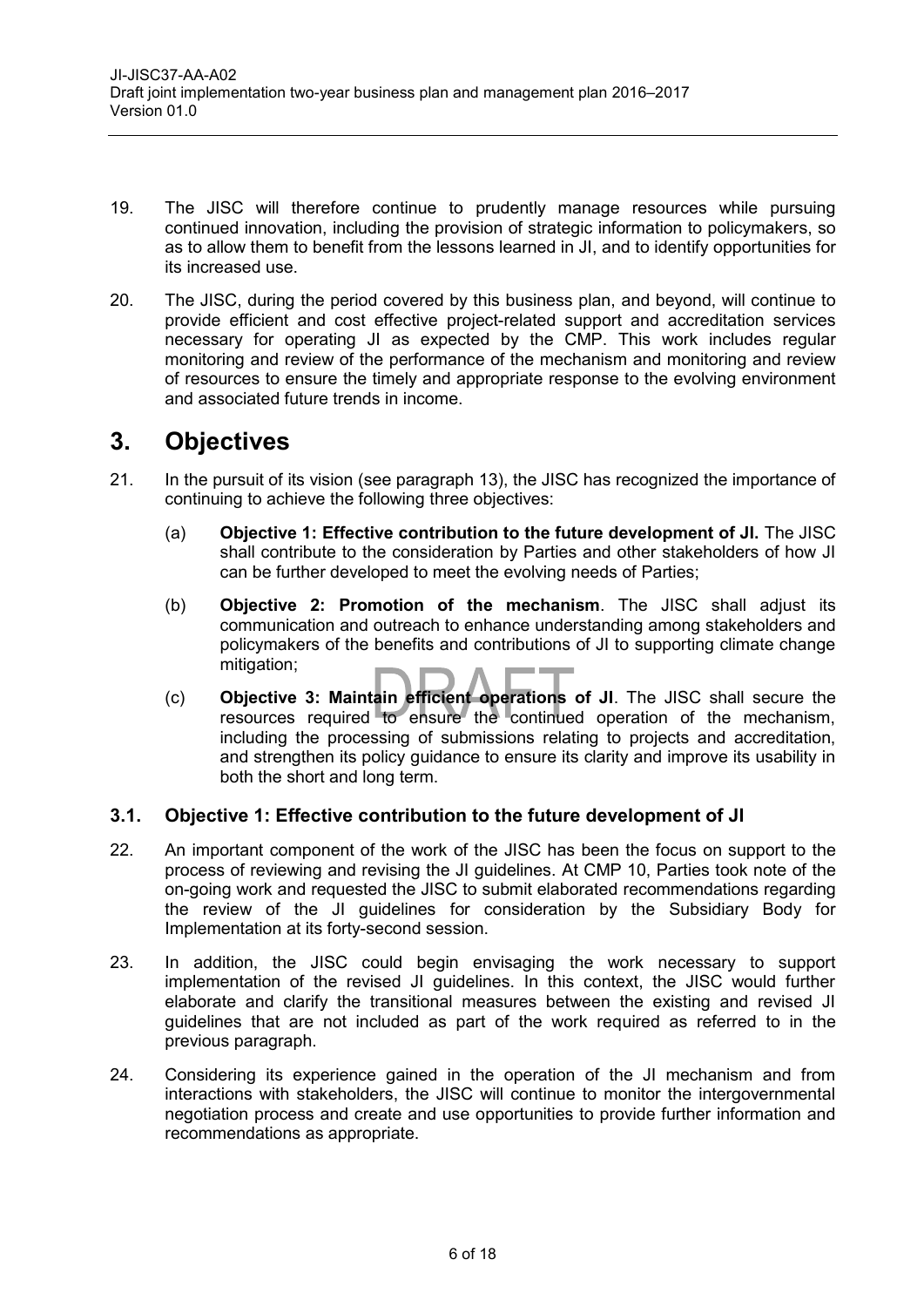#### <span id="page-6-0"></span>**3.2. Objective 2: Promotion of the mechanism**

- 25. The JISC will continue with its communication and outreach focus aimed at ensuring that the value of JI is well understood by market participants, stakeholders and policymakers, so that the mechanism is appropriately utilized and continues to evolve as required to meet the needs of the Parties.
- 26. In the current times of uncertainty regarding the future of JI, the JISC considers it critical that policymakers understand and appreciate the considerable work done to date by the JISC, and that policymakers reflect on the unique role that JI can play when the levels of mitigation ambition inevitably increase in response to climate change.

#### <span id="page-6-1"></span>**3.3. Objective 3: Maintain efficient JI operations**

27. The JISC will need to continue to operate the JI Track 2 procedure and seek opportunities to further improve specific aspects of the JI project cycle process. The project cycle under JI Track 2 has been operating since 2006. Some aspects of the process would benefit from further standardization, including appropriate documentation, to minimize risks including those related to knowledge management and business continuity.

DRAFT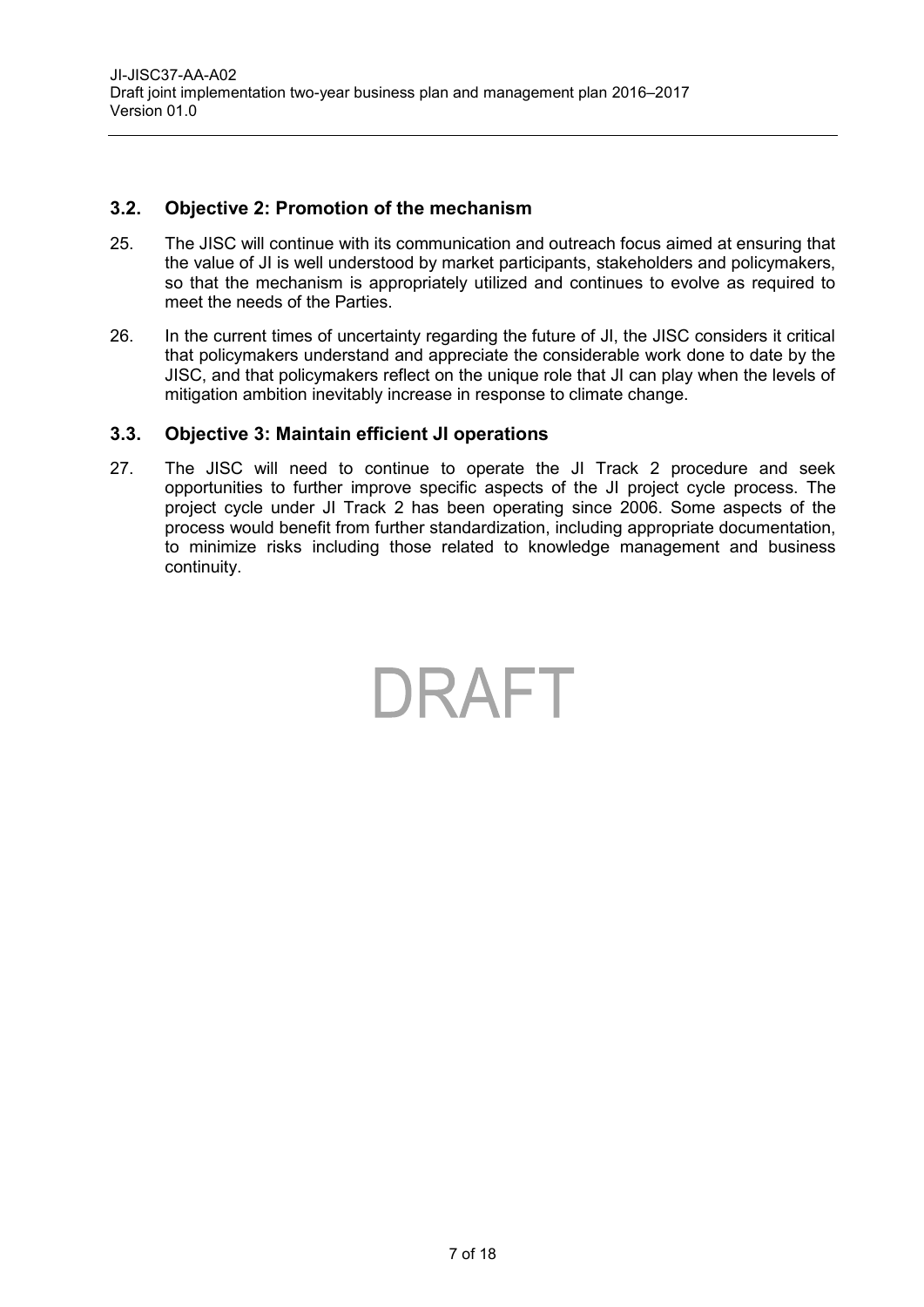### <span id="page-7-0"></span>**Appendix. Management plan**

#### **1. Introduction**

- 1. This joint implementation (JI) management plan (MAP) sets out the work, capacity needs and estimated resource requirements necessary to implement the JI business plan for 2016–2017. It provides details regarding the routine activities to support the operation of JI, the various projects, products and indicative timelines for non-routine work, and the human and financial resources required. This MAP also includes tasks requested by Parties through decision 6/CMP.10.
- 2. On the basis of the planned activities and associated resource estimates, the budget for JI-related work for 2016 and 2017 is USD 1,653,996. The resources required to deliver some of the JI-related work will depend on the actual level of submissions.

#### **2. Assumptions**

- 3. The Joint Implementation Supervisory Committee (JISC) is dedicated to the efficient and cost-effective functioning of the JI Track 2 procedure. Despite uncertainty with regard to the level and timing of submissions of determinations and verifications, resources still need to be maintained to ensure adequate operation of the JI Track 2 procedure. The JI MAP continues to reflect the cost sharing of cross-cutting activities and support, made possible through the secretariat's Sustainable Development Mechanisms (SDM) programme.
- 4. The JISC expects minimal submissions under the Track 2 procedure in the 2016–2017 period covered by this MAP, including project design documents (PDDs), determinations, monitoring reports and verifications. The projection of incoming submissions is the area of greatest uncertainty for the JISC, and thus represents a challenge with respect to planning, budgeting and allocating resources. The JISC notes the need to closely monitor the status of submissions and will continue to work with accredited independent entities (AIEs) and designated focal points (DFPs) to improve the reliability of the information available for estimating its project-related workload.
- 5. Considering the latest trends, it is probable that the JISC will receive no new applications for accreditation or requests for re-accreditation from AIEs during the next two years. In spite of this, the JISC expects an appropriate level of accreditation activities to maintain the JI accreditation process in accordance with the JI accreditation procedure, including performance assessments, and regular surveillance of existing AIEs.
- 6. Many activities to develop the products detailed in this JI-MAP are of a collaborative and cross-cutting nature. This requires maximum flexibility from the secretariat in its deployment of human resources. The numbers of staff resources associated with each project and activity are detailed in tables 2, 4, 5 and 7. The secretariat may redeploy SDM human resources during the next two years on an as-needed basis to meet shifting short- and medium-term demands across the various activities.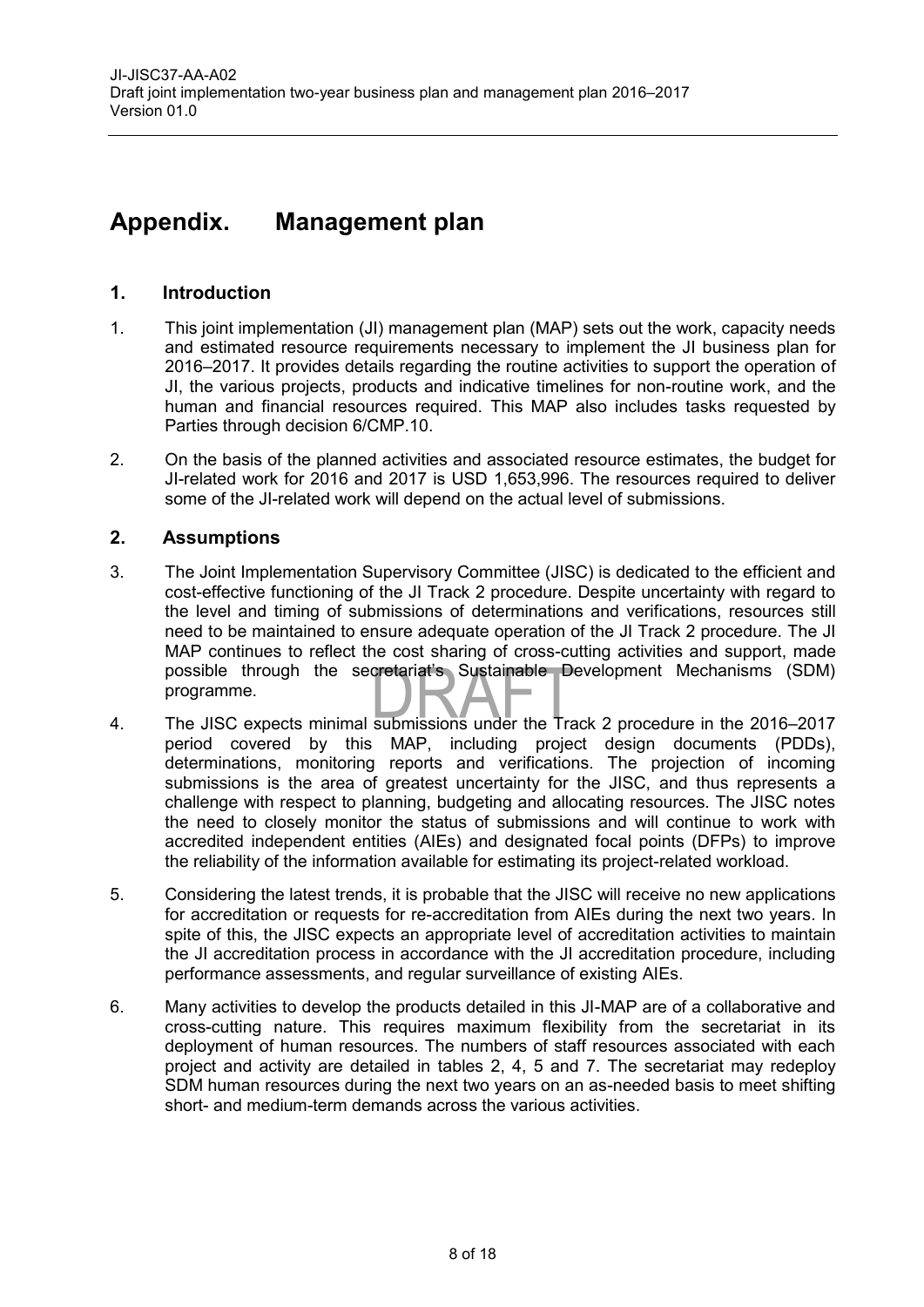#### **3. Resource allocation**

7. An overview of allocated resources is provided in table 1, broken down to show the resource allocation per objective, expressed as a percentage of the total allocation. It should be noted that 17 per cent of the budget is allocated to cross-cutting activities (see table 7).

| Table 1. | Indicative allocation of resources by objective |
|----------|-------------------------------------------------|
|----------|-------------------------------------------------|

| <b>Objective</b> | Title of objective                                        | % of budget |
|------------------|-----------------------------------------------------------|-------------|
|                  | Effective contribution to the future<br>development of JI | 24          |
| 2                | Promotion of the mechanism                                | 6           |
| 3                | Maintain efficient operations of JI                       | 53          |

#### **4. Activities, estimated volumes and resource requirements**

8. Tables 2 to 7 link specific activities to the goals and objectives as set out in the JI business plan. These include routine activities and projects denoted by an asterisk (\*). The amounts set out in tables 2, 4, 5 and 7 refer to the estimated direct effort of secretariat professional (P) and general service (G) staff respectively, required to perform the listed activities on an annual basis.

#### **4.1. Objective 1: Effective contribution to the future development of JI**

#### **Table 2. Activities, projects and associated staff needs for objective 1**

| <b>Activity</b>                                              | <b>P-staff months</b> | <b>G-staff months</b> | Total |
|--------------------------------------------------------------|-----------------------|-----------------------|-------|
| <b>Market and policy</b><br>analysis                         | 1.5                   | 0.5                   | 2.0   |
| Policy analysis<br>(weekly)                                  | 1.4                   | 0.5                   | 1.9   |
| Quarterly market and<br>policy reports                       | 0.1                   | 0.0                   | 0.1   |
| <b>Servicing of Party-level</b><br>bodies                    | $3.5^{\circ}$         | 0.8                   | 4.3   |
| $CMP$ (JI)<br>$\overline{\phantom{a}}$                       | 1.0                   | 0.2                   | 1.2   |
| <b>Subsidiary Bodies</b><br>$\overline{\phantom{a}}$<br>(JI) | 2.5                   | 0.6                   | 3.1   |
| <b>Servicing of regulatory</b><br>body                       | 0.1                   | 0.0                   | 0.1   |
| Report to the CMP<br>$\overline{\phantom{a}}$<br>(JI)        | 0.1                   | 0.0                   | 0.1   |
| <b>Projects</b>                                              | 3.5                   | 0.5                   | 4.0   |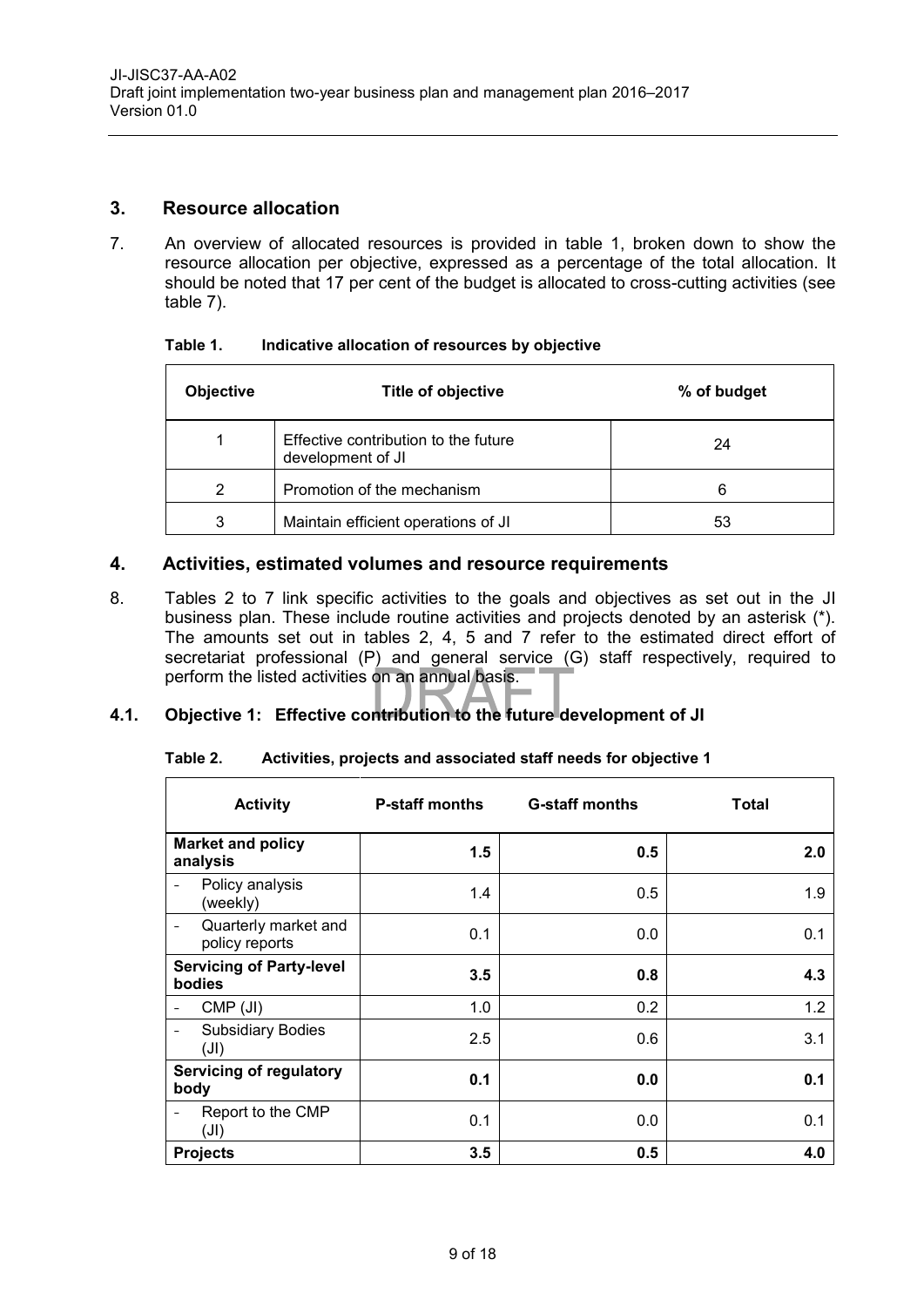| <b>Activity</b>                                          | <b>P-staff months</b> | <b>G-staff months</b> | Total |
|----------------------------------------------------------|-----------------------|-----------------------|-------|
| *Analysis of JI experience<br>to identify best practices | 3.5                   | 0.5                   | 4.0   |

 $\overline{\phantom{0}}$ 

9. In addition to the routine operations in the areas of market and policy analysis, servicing the Parties and the JISC, there is also a project focusing on identifying JI best practices that will also be implemented in 2016 (see table 3).

**Table 3. Projects associated with objective 1**

 $\mathsf{r}$ 

| <b>Project</b>                                                | <b>Project aim</b>                                                                                                                                                                              | <b>Deliverables</b>                                                 | <b>Estimated</b><br>timing | <b>JISC</b><br>consideration |
|---------------------------------------------------------------|-------------------------------------------------------------------------------------------------------------------------------------------------------------------------------------------------|---------------------------------------------------------------------|----------------------------|------------------------------|
| Analysis of JI<br>experience to<br>identify best<br>practices | To analyse the<br>experience of JI<br>and provide<br>recommendations<br>with a view to<br>interacting with<br>Parties that plan,<br>implement or<br>refine domestic<br>cap and trade<br>schemes | Concept note on<br>best practices and<br>lessons learned<br>from JI | 2016                       | Yes                          |
| $\bigcap_{n=1}^{n}$                                           |                                                                                                                                                                                                 |                                                                     |                            |                              |

#### **4.2. Objective 2: Promotion of the mechanism**

#### **Table 4. Activities associated with objective 2**

| <b>Activity</b>                                                            | <b>P-staff months</b> | <b>G-staff months</b> | Total |
|----------------------------------------------------------------------------|-----------------------|-----------------------|-------|
| Communication and<br>outreach                                              | 1.9                   | 0.8                   | 2.7   |
| Cooperating with<br>key stakeholders<br>to highlight the<br>benefits of JI | 1.0                   | 0.1                   | 1.1   |
| Press<br>engagement                                                        | 0.5                   | 0.0                   | 0.5   |
| Social media<br>$\overline{\phantom{a}}$                                   | 0.2                   | 0.2                   | 0.4   |
| Information<br>and<br>promotional<br>materials                             | 0.2                   | 0.1                   | 0.3   |
| Website<br>$\qquad \qquad -$<br>maintenance                                | 0.0                   | 0.3                   | 0.3   |
| CDM/JI Today                                                               | 0.0                   | 0.1                   | 0.1   |

10. The JI mechanism is recognized by various stakeholders for its value as a tool to incentivize and focus investment on emission reduction projects in a capped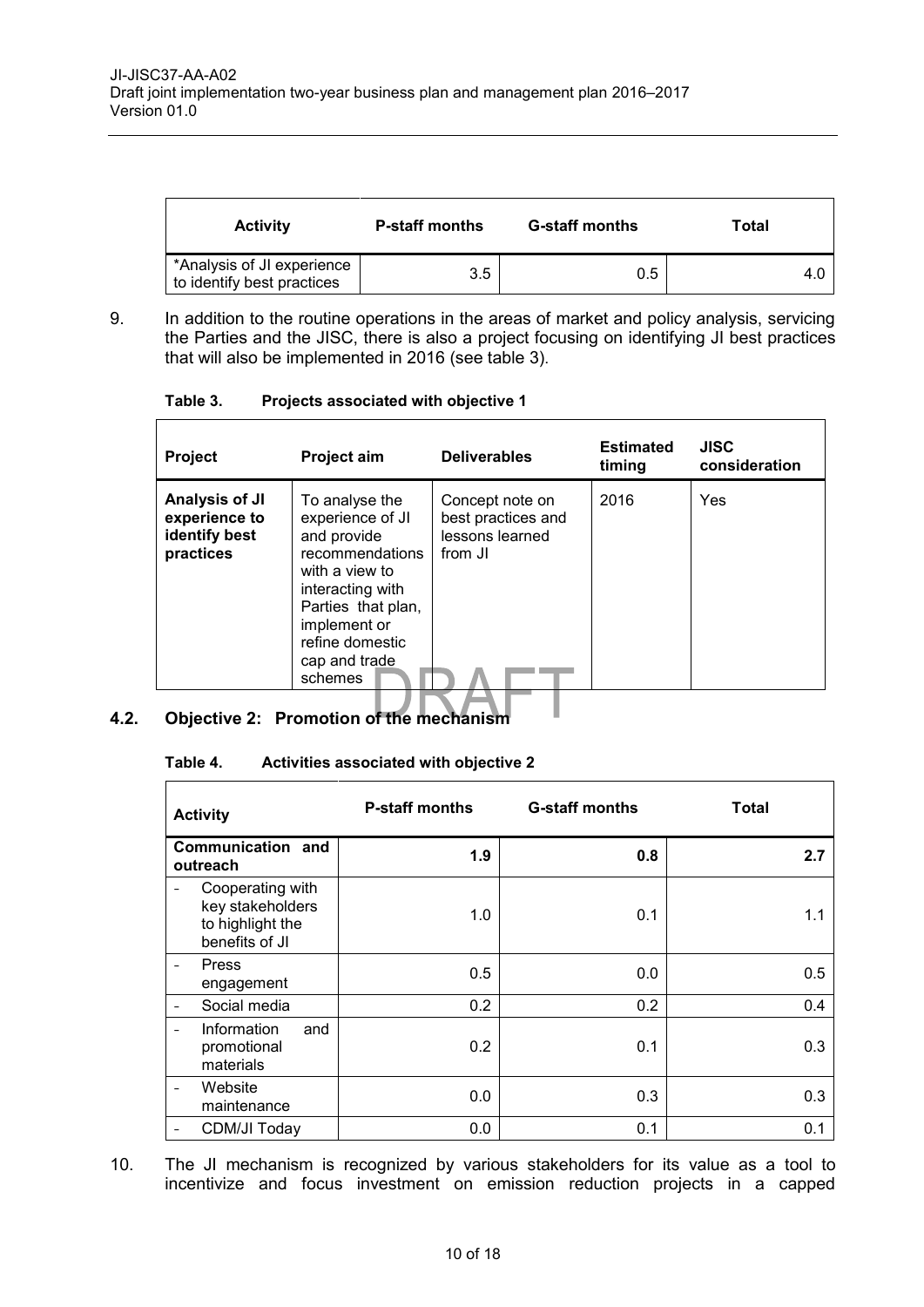environment. The communication and outreach efforts in the biennium will focus on cooperating with these stakeholders, and engaging with the press, to better explain the benefits of JI to policymakers and potential new stakeholders.

#### **4.3. Objective 3: Maintain efficient JI operations**

 $\Gamma$ 

11. Though paragraph 4 of this appendix indicates that there is a minimal number of JI submissions expected under the Track 2 procedure for the period 2016-2017, estimates of 3.3 and 5.4 total staff months have been given for the project and entity assessments respectively. For project assessments 3.3 staff months is the minimum capacity needed in order to support any unforeseen submissions during aforementioned period. Regarding entity assessments, the accreditation of the two remaining AIEs will expire in mid-2016, hence little to no entity assessment activity is expected for the year. A minimum amount of resources has therefore been allocated to these activities. It should be noted that resources identified for the project assessments will be also used to implement any future mandates from the JISC and CMP.

|                          | <b>Activity</b>                                     | <b>P-staff months</b> | <b>G-staff months</b> | <b>Total</b> |
|--------------------------|-----------------------------------------------------|-----------------------|-----------------------|--------------|
|                          | <b>Entity assessments</b>                           | 4.6                   | 0.8                   | 5.4          |
| $\overline{a}$           | Calibrate<br>assessment team<br>leads               | 0                     | $\mathbf 0$           | 0            |
| $\bar{ }$                | Performance<br>assessments<br>(determination)       | 1.1                   | 0.2                   | 1.3          |
| $\overline{a}$           | Performance<br>assessments<br>(verification)        | $\overline{2}$        | 0.3                   | 2.3          |
| $\overline{\phantom{a}}$ | Regular<br>surveillance                             | 0                     | 0                     | 0            |
| $\overline{\phantom{a}}$ | for<br>Requests<br>initial<br>accreditation         | 0                     | $\mathbf 0$           | 0            |
| $\overline{\phantom{a}}$ | Requests for re-<br>accreditation                   | 0                     | $\mathbf 0$           | 0            |
| $\overline{\phantom{a}}$ | Spot-checks                                         | 0.5                   | 0.1                   | 0.6          |
| $\overline{a}$           | Accreditation<br>process                            | 1                     | 0.2                   | 1.2          |
| Project<br>assessments   |                                                     | 2.7                   | 0.6                   | 3.3          |
| $\overline{\phantom{0}}$ | Requests for JI<br>determination<br>finalization    | 0.2                   | 0.1                   | 0.3          |
| $\overline{\phantom{a}}$ | Requests for JI<br>monitoring report<br>publication | 0.6                   | 0.1                   | 0.7          |

| Table 5. | Activities and projects associated with objective 3 |
|----------|-----------------------------------------------------|
|          |                                                     |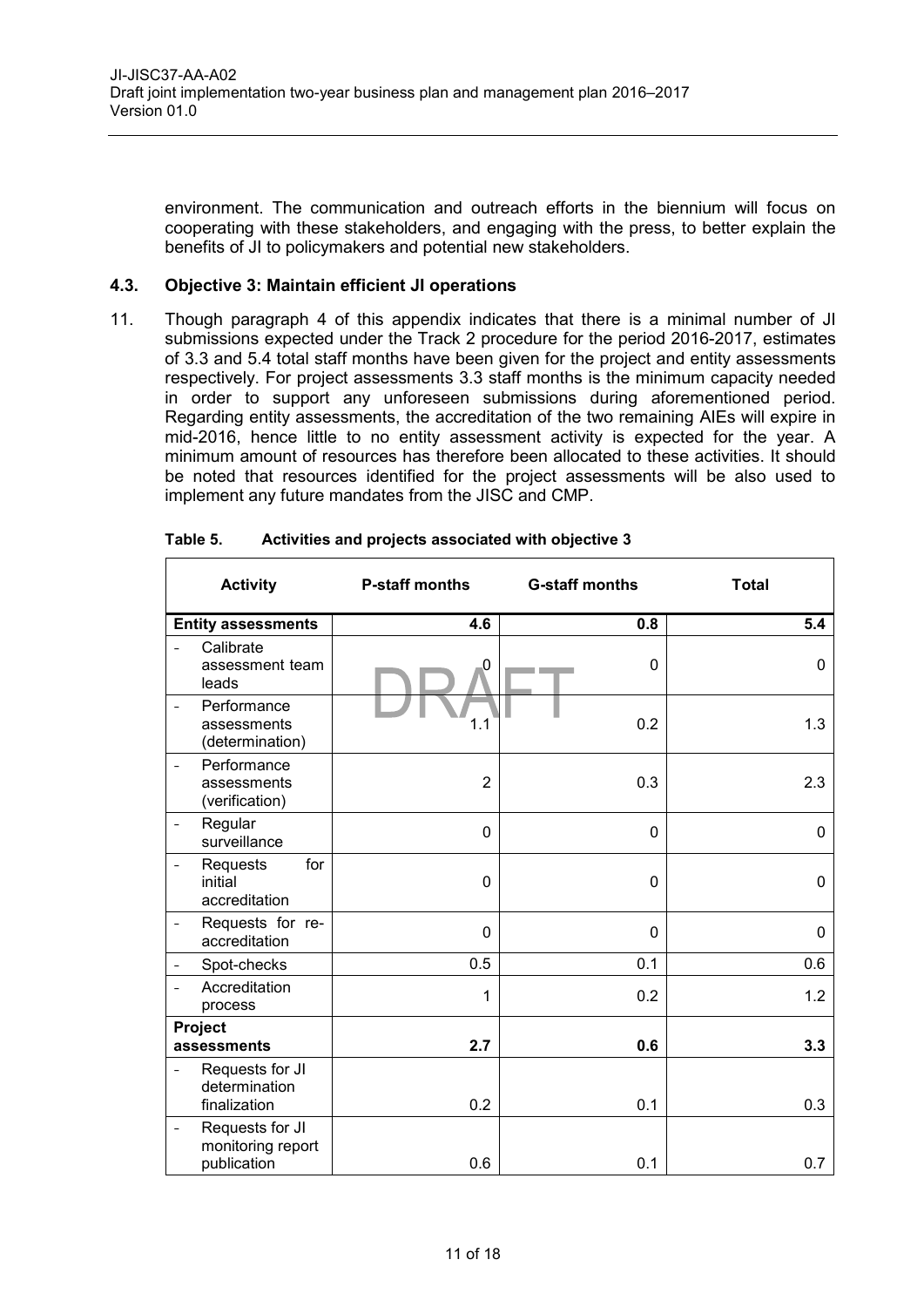| <b>Activity</b>                                                         | <b>P-staff months</b> | <b>G-staff months</b> | <b>Total</b> |
|-------------------------------------------------------------------------|-----------------------|-----------------------|--------------|
| Requests for JI<br>PDD publication                                      | 0.3                   | 0.1                   | 0.4          |
| Requests for JI<br>$\qquad \qquad -$<br>Track 1 project<br>publication  | 0.6                   | 0.1                   | 0.7          |
| Requests for JI<br>$\bar{\phantom{a}}$<br>verification<br>finalization  | 0.8                   | 0.1                   | 0.9          |
| Requests for<br>$\qquad \qquad -$<br>review                             | 0.2                   | 0.1                   | 0.3          |
| <b>External queries</b>                                                 | 1.3                   | 0.4                   | 1.7          |
| AIE queries<br>$\blacksquare$                                           | 0.0                   | 0.0                   | 0.0          |
| CDM/JI info<br>$\qquad \qquad -$                                        | 0.4                   | 0.2                   | 0.6          |
| DFP queries<br>$\qquad \qquad -$                                        | 0.6                   | 0.2                   | 0.8          |
| Letters to the<br>$\overline{\phantom{a}}$<br><b>JISC</b>               | 0.0                   | 0.0                   | 0.0          |
| ERU issuance<br>$\overline{\phantom{0}}$<br>reports                     | 0.3                   | 0.0                   | 0.3          |
| Servicing of<br>panels/working<br>groups                                | 3.5                   | 1.1                   | 4.6          |
| JI Accreditation<br>$\overline{\phantom{0}}$<br>Panel                   | 2.0                   | 0.5                   | 2.5          |
| Roster of experts<br>(JI)                                               | 1.5                   | 0.6                   | 2.1          |
| Servicing of<br>regulatory body                                         | 4.0                   | 2.0                   | 6.0          |
| <b>JISC</b><br>$\equiv$                                                 | 4.0                   | 2.0                   | 6.0          |
| <b>Regulatory</b><br>management                                         | 0.9                   | 0.4                   | 1.3          |
| Processing and<br>$\overline{a}$<br>managing official<br>documents (JI) | 0.9                   | 0.4                   | 1.3          |
| <b>Projects</b>                                                         | 1.0                   | 0.2                   | 1.2          |
| *Improvements of<br>specific JI<br>project-cycle<br>processes           | 1.0                   | 0.2                   | 1.2          |

12. In addition to the routine operations in the areas of entity and project assessment, processing of external queries, and servicing panels and working groups, one project focused on efficient management of the processes under the JI mechanism will also be implemented in 2016 (see table 6).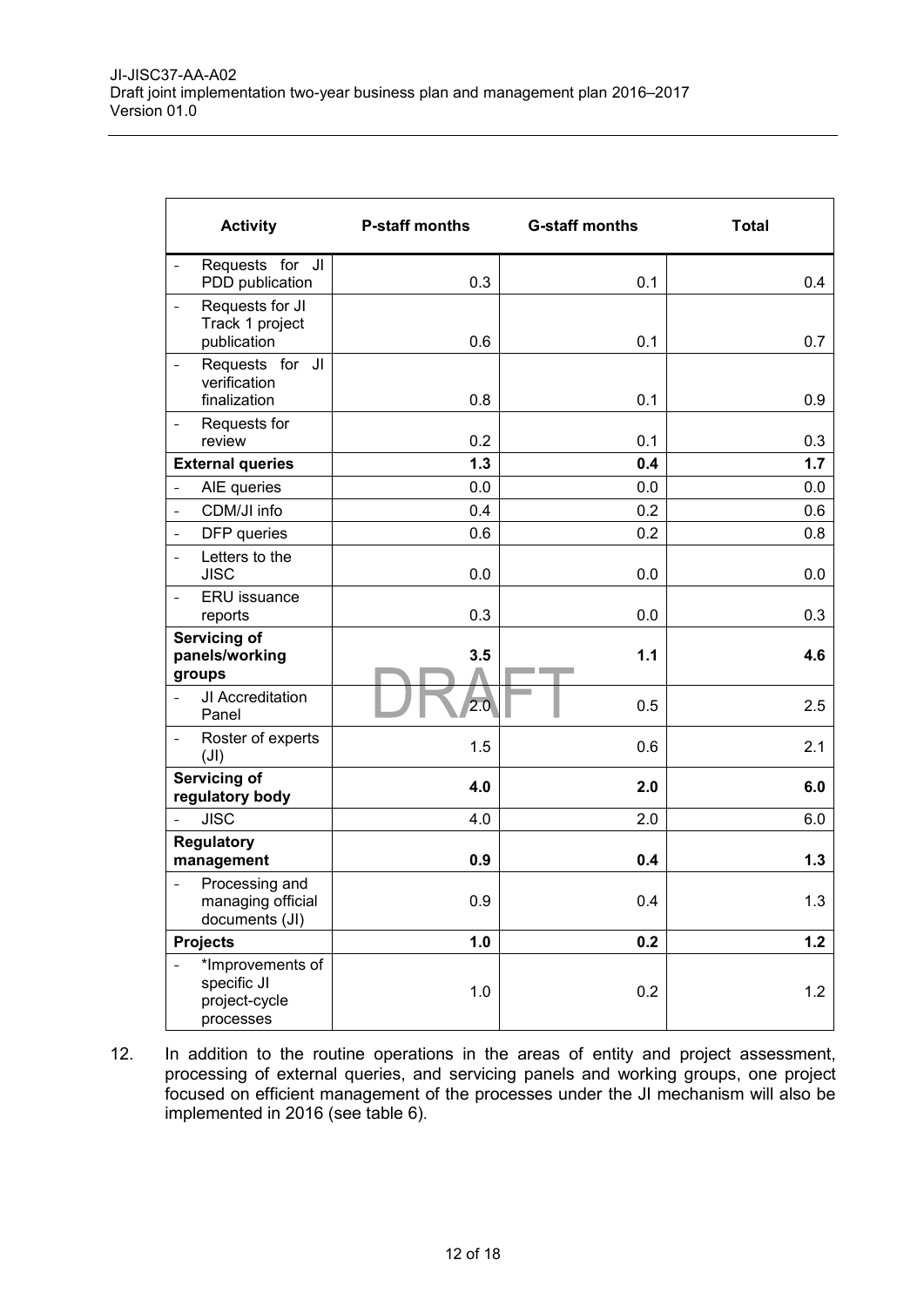| Table 6. |  | Projects associated with objective 3 |
|----------|--|--------------------------------------|
|          |  |                                      |

| <b>Project</b>                                                      | Project aim                                                                                                 | <b>Deliverables</b>                                       | <b>Estimated</b><br>timing | <b>JISC</b><br>consideration |
|---------------------------------------------------------------------|-------------------------------------------------------------------------------------------------------------|-----------------------------------------------------------|----------------------------|------------------------------|
| <b>Improvements</b><br>of specific JI<br>project-cycle<br>processes | To standardize<br>and document<br>the JI process<br>with a view to<br>preserving<br>institutional<br>memory | Redrafted manual for<br>JI information system<br>workflow | 2016                       | No.                          |

13. The estimated staff effort allocated to cross-cutting activities is shown in table 7.

| <b>Activity</b>                                                                                                                                                       | <b>P-staff months</b> | <b>G-staff months</b> | Total |
|-----------------------------------------------------------------------------------------------------------------------------------------------------------------------|-----------------------|-----------------------|-------|
| Finance (includes budget<br>reporting)                                                                                                                                | 0.8                   | 0.8                   | 1.6   |
| Human resources (includes<br>recruitment and staff<br>performance management)                                                                                         | 0.5                   | 0.4                   | 0.9   |
| Information and knowledge<br>management                                                                                                                               | 0.6                   | 0.5                   | 1.1   |
| Travel planning                                                                                                                                                       | 0.5                   | 0.7                   | 1.2   |
| Management (includes internal<br>meetings, legal advice, planning<br>and monitoring/reporting on<br>MAP, IT services, and<br>information and knowledge<br>management) | 2.1                   | 0.6                   | 2.7   |

#### **Table 7. Cross- cutting activities**

14. The secretariat effort to execute this MAP for 2016 amounts to a total of 44 staff months. This consists of 33 person months of professional staff and 11 person months of general service staff time.

#### **5. 2016–2017 programme budget**

15. This chapter presents details on the 2016 and 2017 projected income from fees and a budget for the operation of the JI mechanism for the same period.

#### **5.1. Income**

- 16. No Track 1, Track 2 and voluntary contribution income have been received in 2015, as at 31 August. No income or close to zero income is expected in the 2016–2017 biennium.
- 17. Figure 1 shows the fees from Track 1 and Track 2 and the voluntary contributions provided by Parties from 2007 to 2015.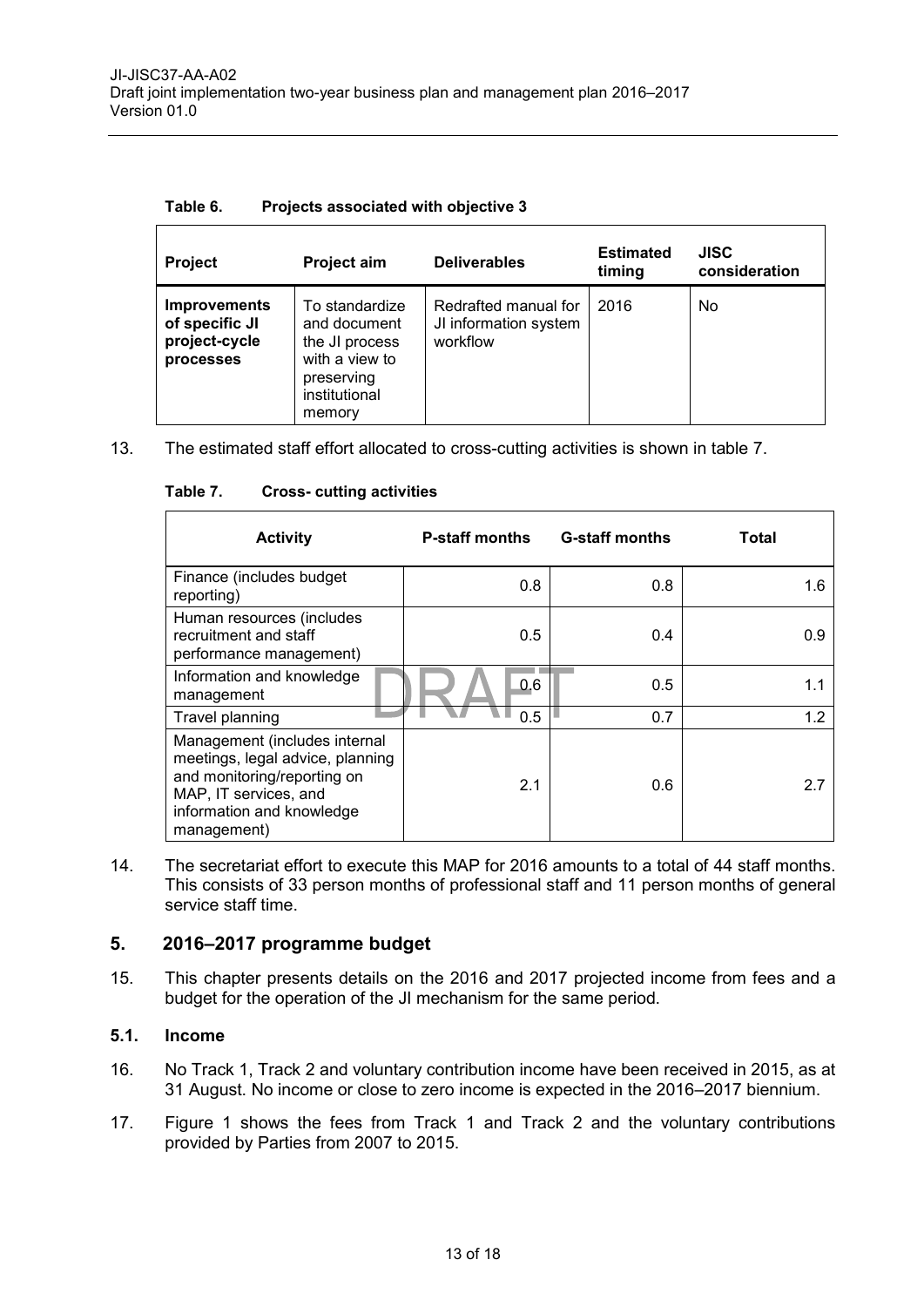#### **Figure 1: Comparison of JI income from fees and contributions 2007–2015 (in United States dollars)**



#### **5.2. Proposed 2016–2017 budget**

- 18. Table 8 provides the proposed 2016–2017 budget by object of expenditure for the operation of the JI mechanism. The principal component of the budget for 2016 and 2017 consists of staff and staff-related costs (59.2 per cent of the total budget).
- 19. The budget includes a provision for two scheduled meetings of the JISC per year, to be held in Bonn, Germany, over the two-year period. In addition, two meetings of the JI accreditation panel are planned per year (one to be held in Bonn and the other electronically via WebEx).
- 20. Budget reductions in staff costs in the 2016-2017 budgets, in comparison to the 2015 budget, reflects a change in the UNFCCC estimated standard cost per staff.
- 21. Budget reductions in expert fees and expert travel in the 2016-2017 budgets, in comparison to the 2015 budget, are due to an expected further decrease in project submissions and accreditation work in 2016 and 2017.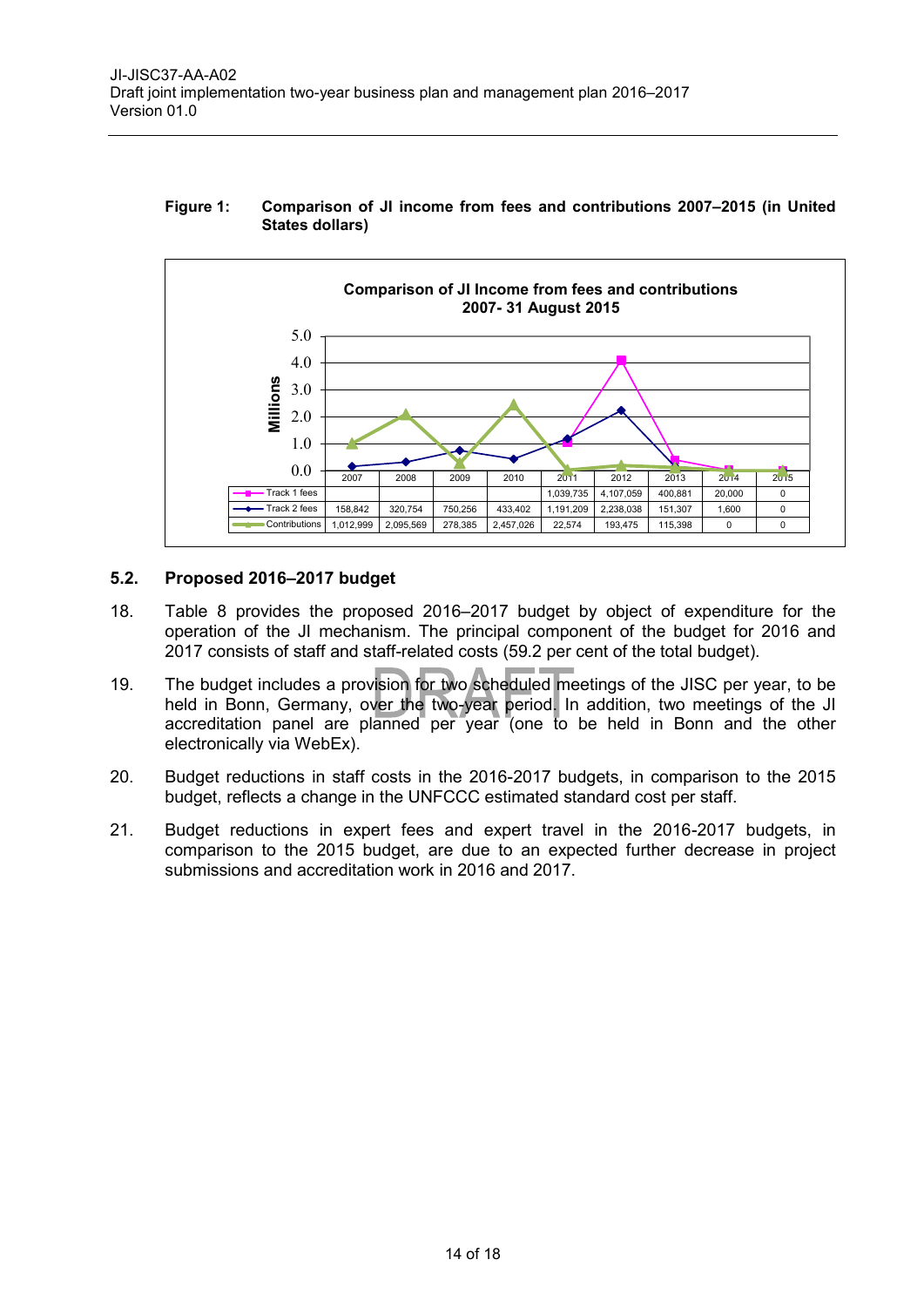| Object of<br>expenditure                            | Budget 2015 | Budget 2016 | Budget 2017  | $\frac{0}{0}$<br>variance<br>2016 vs<br>2015 | $\%$<br>variance<br>2017 vs<br>2016 |
|-----------------------------------------------------|-------------|-------------|--------------|----------------------------------------------|-------------------------------------|
| <b>Staff</b>                                        | 584 571     | 488 346     | 488 346      | $-16.5%$                                     | 0.0%                                |
| <b>General</b><br>temporary<br>assistance           | $\mathbf 0$ | $\Omega$    | $\mathbf{0}$ | 0.0%                                         | 0.0%                                |
| <b>Consultants</b>                                  | $\Omega$    | $\Omega$    | 0            | 0.0%                                         | 0.0%                                |
| <b>Expert fees</b>                                  | 44 096      | 19 600      | 19 600       | $-55.6%$                                     | 0.0%                                |
| <b>Expert travel</b>                                | 17924       | 15816       | 15816        | $-11.8%$                                     | 0.0%                                |
| <b>Staff-related</b><br>costs                       | 1576        | 1576        | 1576         | 0.0%                                         | 0.0%                                |
| <b>Travel of</b><br>representatives                 | 89 622      | 89 622      | 89 622       | 0.0%                                         | 0.0%                                |
| <b>Travel of staff</b>                              | 11 500      | 8 0 0 0     | 8 0 0 0      | 0.0%                                         | 0.0%                                |
| <b>Training and</b><br><b>skills</b><br>development | 1 000       | 1 000       | 1 0 0 0      | 0.0%                                         | 0.0%                                |
| <b>Operating</b><br>expenses                        | 105 396     | 105 396     | 105 396      | 0.0%                                         | 0.0%                                |
| <b>Communications</b>                               | 1500        | 1500        | 1 500        | 0.0%                                         | 0.0%                                |
| <b>Supplies</b>                                     | 1 0 0 0     | 1 0 0 0     | 1 0 0 0      | 0.0%                                         | 0.0%                                |
| <b>Total</b>                                        | 858 185     | 731 856     | 731 856      | $-14.7%$                                     | 0.0%                                |
| Programme<br>support costs<br>13%                   | 111 564     | 95 141      | 95 141       |                                              |                                     |
| <b>Grand total</b>                                  | 969 749     | 826 998     | 826 998      |                                              |                                     |

#### **Table 8. Proposed 2016-2017 budget by object of expenditure, compared against 2015 budget (in United States dollars)**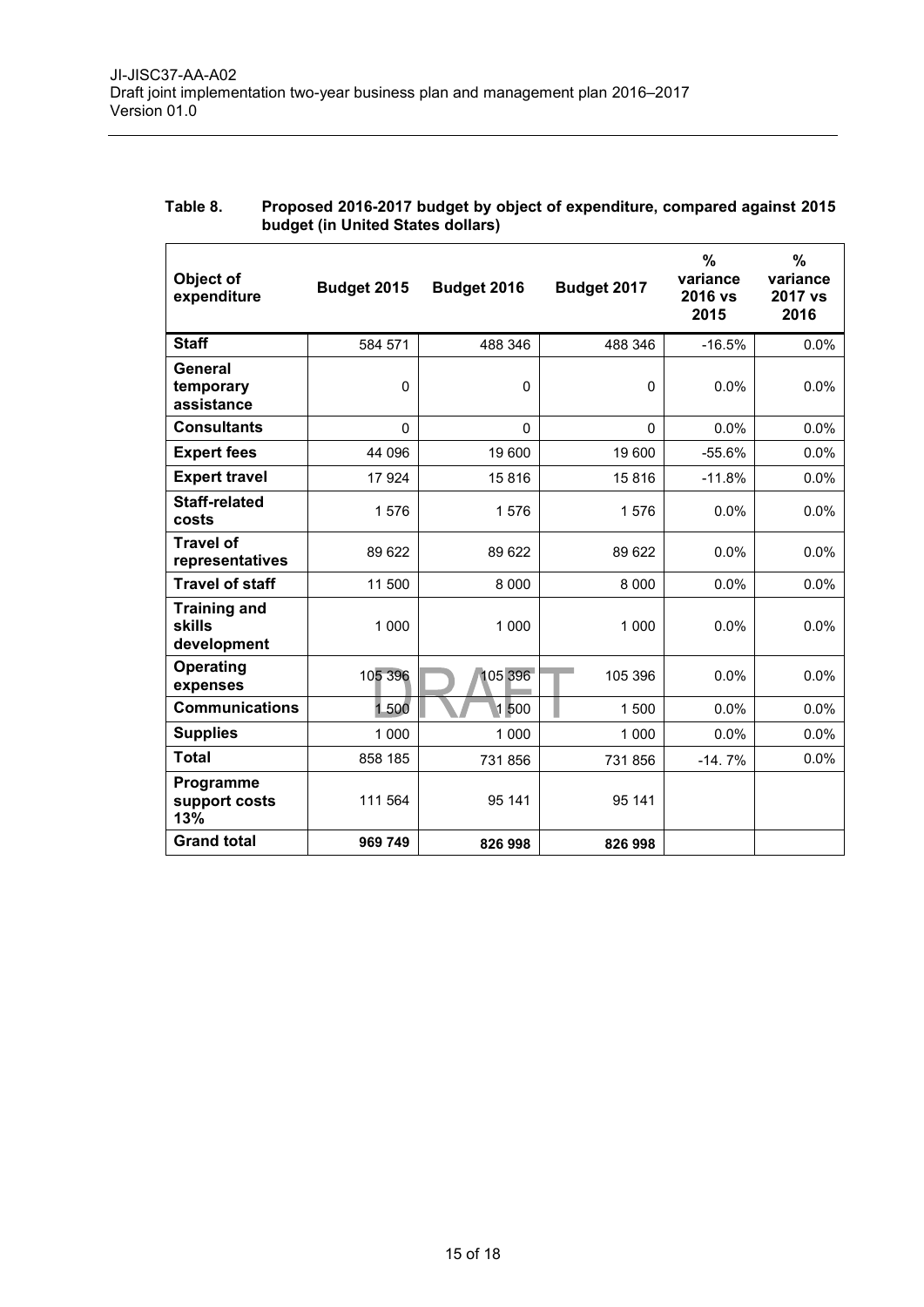#### 22. Figure 2 shows a comparison of the JI budget from 2009 to 2017.



**Figure 2 JI budget comparison by year 2009 to 2017**

#### **5.3. Expenditure**

- 23. Table 9 provides the comparison of the 2015 JI budget against expenditure as at 31 August 2015, by object of expenditure. The budget implementation rate for this period is 50.5 per cent, as compared to a 66 per cent expenditure rate using a linear projection.
- 24. The lower expenditure rate in staff cost, in comparison to the linear projection, is due to the difference between the secretariat-wide estimated standard cost per staff position, as compared to the actual expenditure.
- 25. The lower expenditure rate in expert fees and expert travel, in comparison to the linear projection, reflects the decrease in project submissions and accreditation work in 2015.
- 26. The lower expenditure rate in travel of representatives, travel of staff and operating expenses, in comparison to the linear projection, reflects the fact that all meetings related to the JI mechanism were held in Bonn during 2015.

| <b>Object of expenditure</b>        | <b>Budget</b><br>2015 | <b>Expenditure</b><br>as at 31<br>August 2015 | <b>Expenditure</b><br>vs. budget % |
|-------------------------------------|-----------------------|-----------------------------------------------|------------------------------------|
| <b>Staff</b>                        | 584 571               | 330 888                                       | 56.6%                              |
| <b>General temporary assistance</b> | $\Omega$              | 0                                             | $0.0\%$                            |
| <b>Consultants</b>                  | 0                     | 0                                             | $0.0\%$                            |
| <b>Expert fees</b>                  | 44 096                | 0                                             | $0.0\%$                            |
| <b>Expert travel</b>                | 17 924                | 487                                           | 2.7%                               |
| <b>Staff-related costs</b>          | 1576                  | 1 7 3 3                                       | 109.9%                             |
| <b>Travel of representatives</b>    | 89 622                | 52 756                                        | 58.9%                              |
| <b>Travel of staff</b>              | 11 500                | 0                                             | 0.0%                               |

**Table 9. Comparison of the 2015 JI budget against expenditure as at 31 August 2015 (in United States dollars)**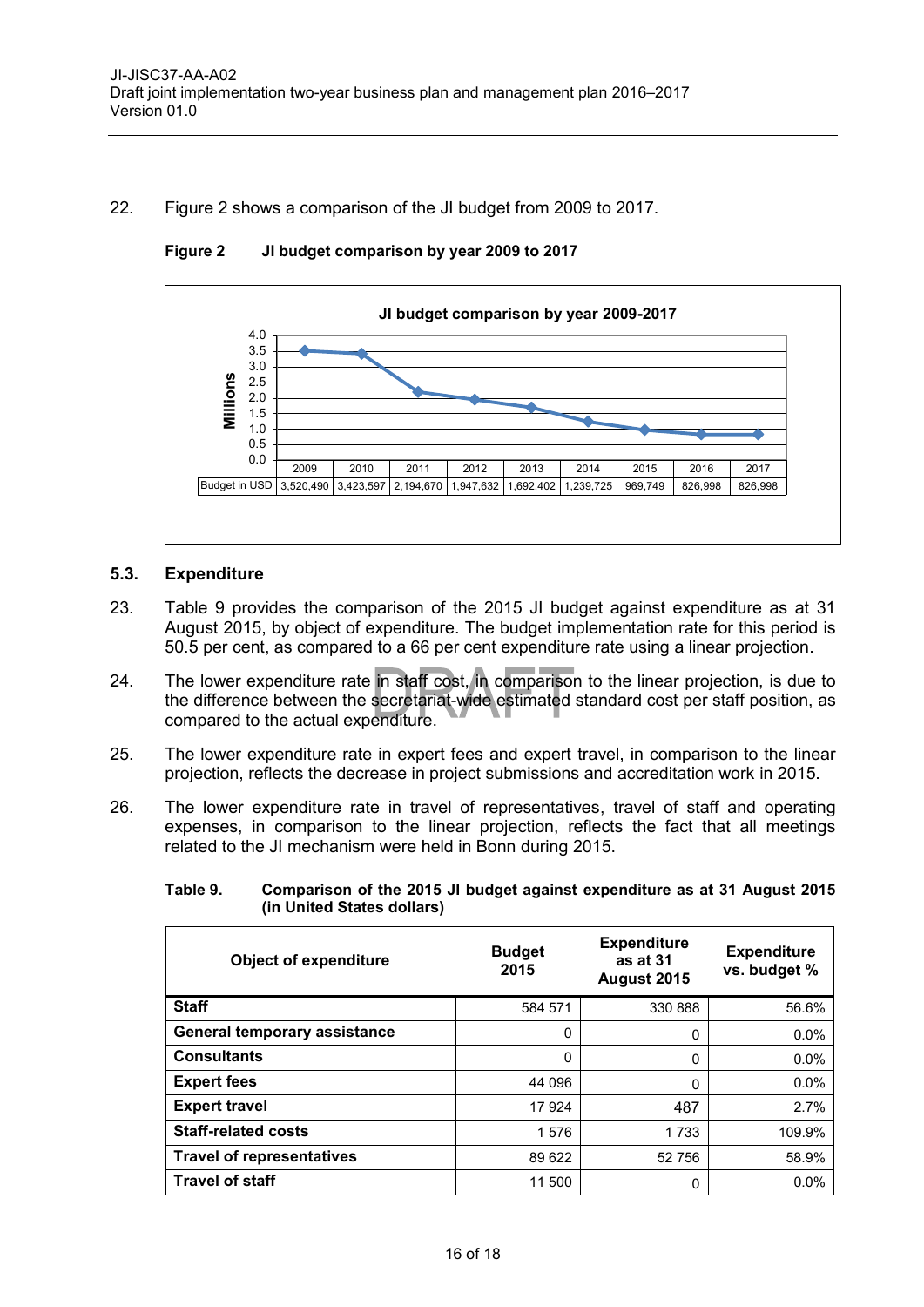| <b>Object of expenditure</b>           | <b>Budget</b><br>2015 | <b>Expenditure</b><br>as at 31<br>August 2015 | <b>Expenditure</b><br>vs. budget % |
|----------------------------------------|-----------------------|-----------------------------------------------|------------------------------------|
| <b>Training and skills development</b> | 1 0 0 0               | 377                                           | 37.7%                              |
| <b>Operating expenses</b>              | 105 396               | 46 728                                        | 44.3%                              |
| <b>Communications</b>                  | 1 500                 | 273                                           | 18.2%                              |
| <b>Supplies</b>                        | 1 000                 | 201                                           | 20.1%                              |
| <b>Total</b>                           | 858 185               | 433 443                                       | 50.5%                              |
| Programme support costs 13%            | 111 564               | 44 788                                        |                                    |
| <b>Grand total</b>                     | 969 749               | 478 231                                       |                                    |

27. Figure 3 provides a comparison of expenditure for the years 2007 to 2015. A gradual increase in total expenditure in the period from 2008 to 2010 is observed with a considerable decrease in 2011.





#### **5.4. Closing remarks**

- 28. Table 10 provides a summary of the projected fund balance for the JI mechanism at the end of 2017. The projections in this table are based on the assumption that, although a continued decrease in project submissions and accreditation work is expected, the 2016- 2017 budget must provide for, and ensure, that sufficient infrastructure and capacity for the mechanism's use by Parties remains in place until at least the end of the additional period for fulfilling commitments under the second commitment period of the Kyoto Protocol.
- 29. As can be seen in table 10, the balance of funds available at the end of 2015 (USD 6.7 million) is sufficient to cover the planned JI activities up until the end of the period 2016– 2017 covered by this MAP, at which time a projected surplus, as at 31 December 2017, of just under USD 5.1 million would be available to implement JI activities in the period from 2018 and beyond.